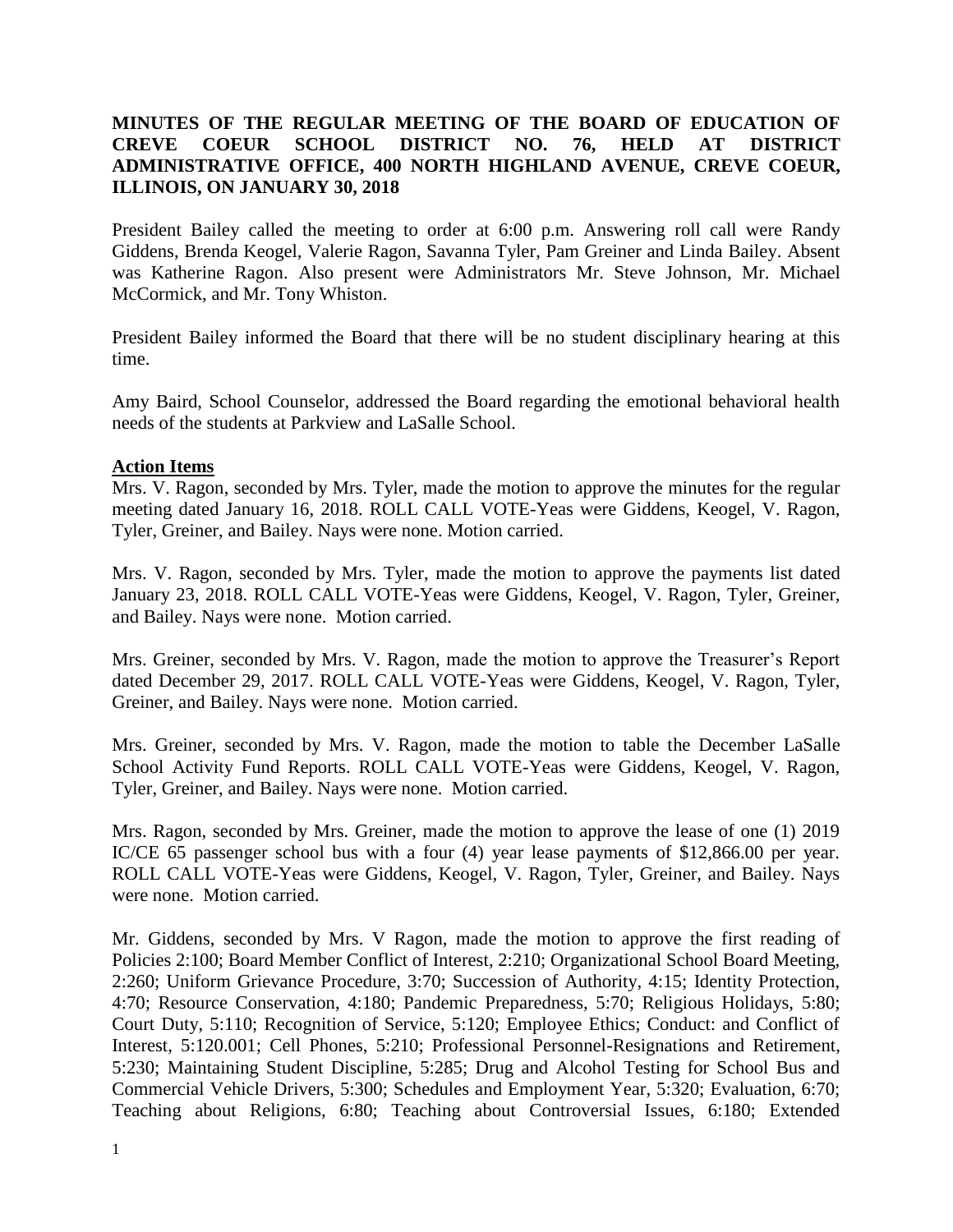Instructional Programs, 6:185; Remote Educational Program, 6:210; Instructional Materials, 6.235.001; Cell Phones, 6:290; Homework, 6:330; Achievement and Awards, 7:80; Release Time for Religious Instruction/Observance, 7:100; Health, Eye, and Dental Examinations; Immunizations; and Exclusion of Students, 7:160; Student Appearance, and 8:70; Accommodating Individuals with Disabilities. ROLL CALL VOTE-Yeas were Giddens, Keogel, V. Ragon, Tyler, Greiner, and Bailey. Nays were none. Motion carried.

### **Information Items**

President Bailey updated the Board of upcoming events. The next regular board meeting is February 13, 2018. There is one (1) board meeting scheduled for March due to spring break.

Mrs. Greiner discussed the need for electricity for the score board at Parkview.

Mr. Whiston updated the Board regarding the school calendar for next school year, lighting at Parkview, CLC meetings, and visits to other schools in the area.

Mr. Johnson updated the Board regarding Health Life Safety Report, ROE Health Life Safety compliance visit,  $6<sup>th</sup>$  grade field trip request, D.A.R.E. graduation, and staff in-service activities.

Mr. McCormick updated the Board regarding ECE enrollment and need for additional paraprofessional, after school tutoring, Health Life Safety Report, ROE Health Life Safety compliance visit, Reading Night, Pinewood Derby Night, and the award field trip to trampoline park.

The Board discussed the examples of the School Injury/Accident Report Forms and the process of filing staff and student injuries.

The Board discussed Policy 5:140; Solicitations by or from Staff regarding Crowdfunding and Go Fund Me accounts. The Policy Committee will continue to work on the policy and return to the Board.

#### **Closed Session**

Mrs. V. Ragon, seconded by Mrs. Greiner, made the motion to enter into executive session for Appointment, Employment, Compensation, Discipline, Performance, or Dismissal of Specific Employee(s) of the Public Body, Student Matters, Collective Bargaining Matters between the Public Body and the Exclusive Representatives of its Employees and Review of Executive Session Minutes from the regular meeting held December 12, 2017 at 8:07 p.m. ROLL CALL VOTE-Yeas were Giddens, Keogel, V. Ragon, Tyler, Greiner, and Bailey Nays were none. Motion carried.

#### (WHEREUPON THE BOARD ENTERED INTO EXECUTIVE SESSION AT 8:07 P.M.)

Miss Katherine Ragon entered into executive session at 8:32 p.m.